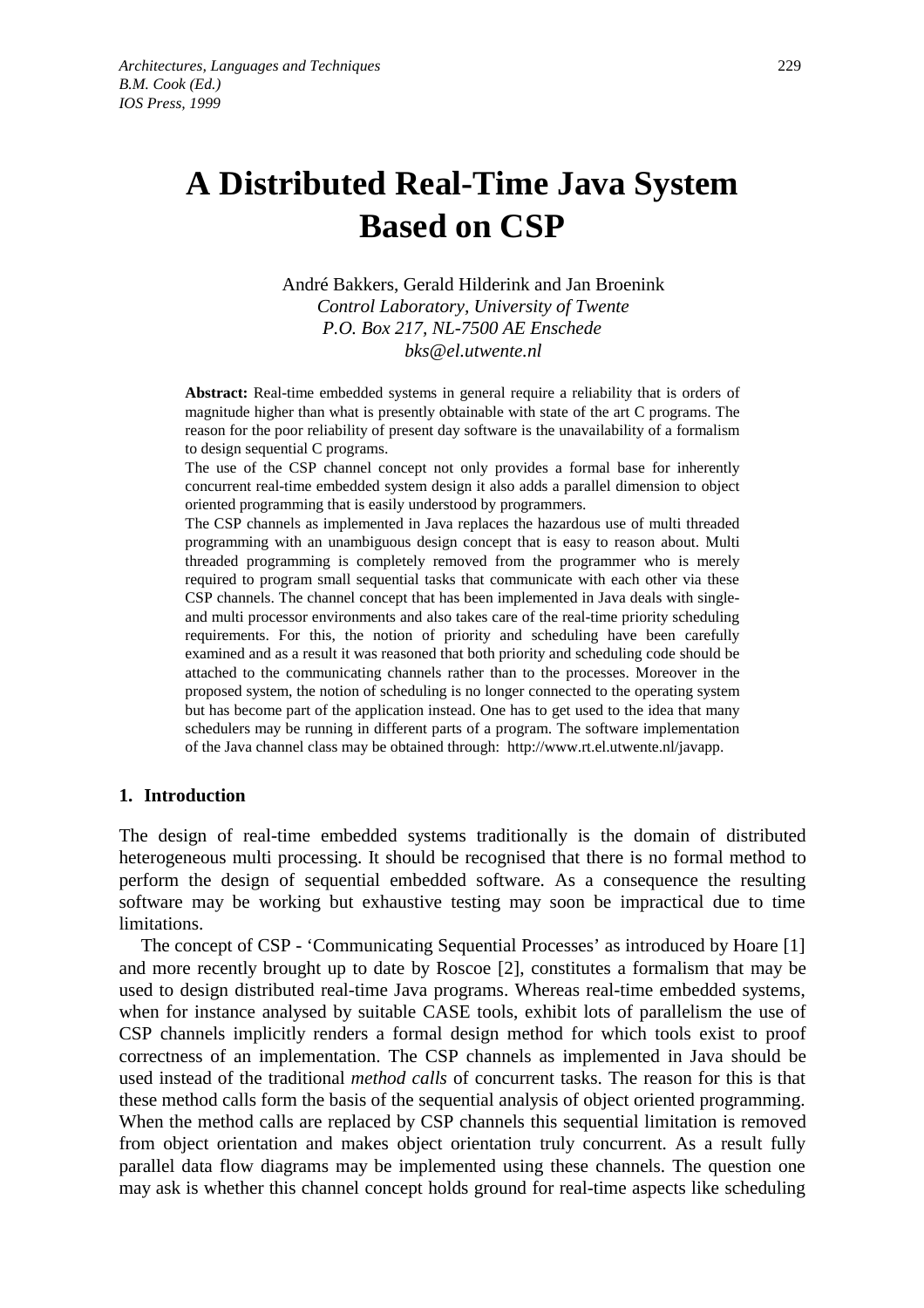and priority handling. In the following section of this paper the notion of priority and scheduling will be defined and it will be shown that the channel as implemented fully supports the real-time aspects of embedded system design including the distributed environment resulting in a provable correct implementation of the system.

# **2. What are CSP channels?**

The basic idea of CSP as defined by Hoare is that parallel or concurrent processes may work together by synchronising on the respective inputs and outputs of these processes. The communication as proposed by Hoare can only occur if process A indicates that it is ready to output to process B and at the same time process B indicates that it is ready to receive input from A. As long as only one of these conditions is true, the associated process will be put on hold (de-scheduled) until the other process is ready as well. CSP uses 'channels' to realise communication between processes or tasks exclusively. Moreover, CSP specifies other constructs that determine the sequence of execution of the different processes or tasks. These constructs are: SEQ for sequential, PAR for parallel and ALT for alternative execution of processes. The SEQ construct determines that processes listed under this construct are executed in sequential order. The PAR construct determines that processes listed under this construct are executed concurrently i.e. in parallel. The PAR construct is completed after the execution of all processes listed under the PAR construct. Synchronisation and scheduling of these processes is controlled by the channels. The ALT construct consists of guards that in turn each guard a process. As soon as a guard becomes ready it is executed followed by the execution of the guarded process, this completes the execution of the ALT.

| SEO             | <b>PAR</b> | ALT                           |
|-----------------|------------|-------------------------------|
| process-1       | process-1  | $(quard-1)$                   |
| process-2       | process-2  | (quarded process-1)           |
| $\cdots$        | $\cdots$   | $(quard-2)$                   |
| process-n       | process-n  | (guarded process-2)           |
| $\cdot$ $\cdot$ |            | $\mathbf{1}$ and $\mathbf{1}$ |

The processes in the above constructs communicate with each other by means of CSP channels as defined before.

# *2.1 Java Channels*

When we use the term Java channels we imply the use of CSP channels exclusively. The Java channels are passive intermediate objects shared by active objects − threads or processes – in which they communicate with each other. Channels are one-way, initially unbuffered, and fully synchronised. This is illustrated in figure 1. Active objects may only read or write on channels. Communication occurs when both processes are ready to communicate. Processes get blocked until communication is ready. Synchronisation, scheduling, and the physical data transfer are encapsulated in the channel. The result is that the programmer is freed from complicated synchronisation and scheduling constructs.



**Figure 1 Object oriented channel communication**

The channel model reduces the gap between concurrent design models, such as data-flow models, and the implementation. Figure 2 represents a data-flow at design level, whereas figure 1 represents the implementation. In data-flow diagrams, an arrow corresponds to a channel and a circle represents a process.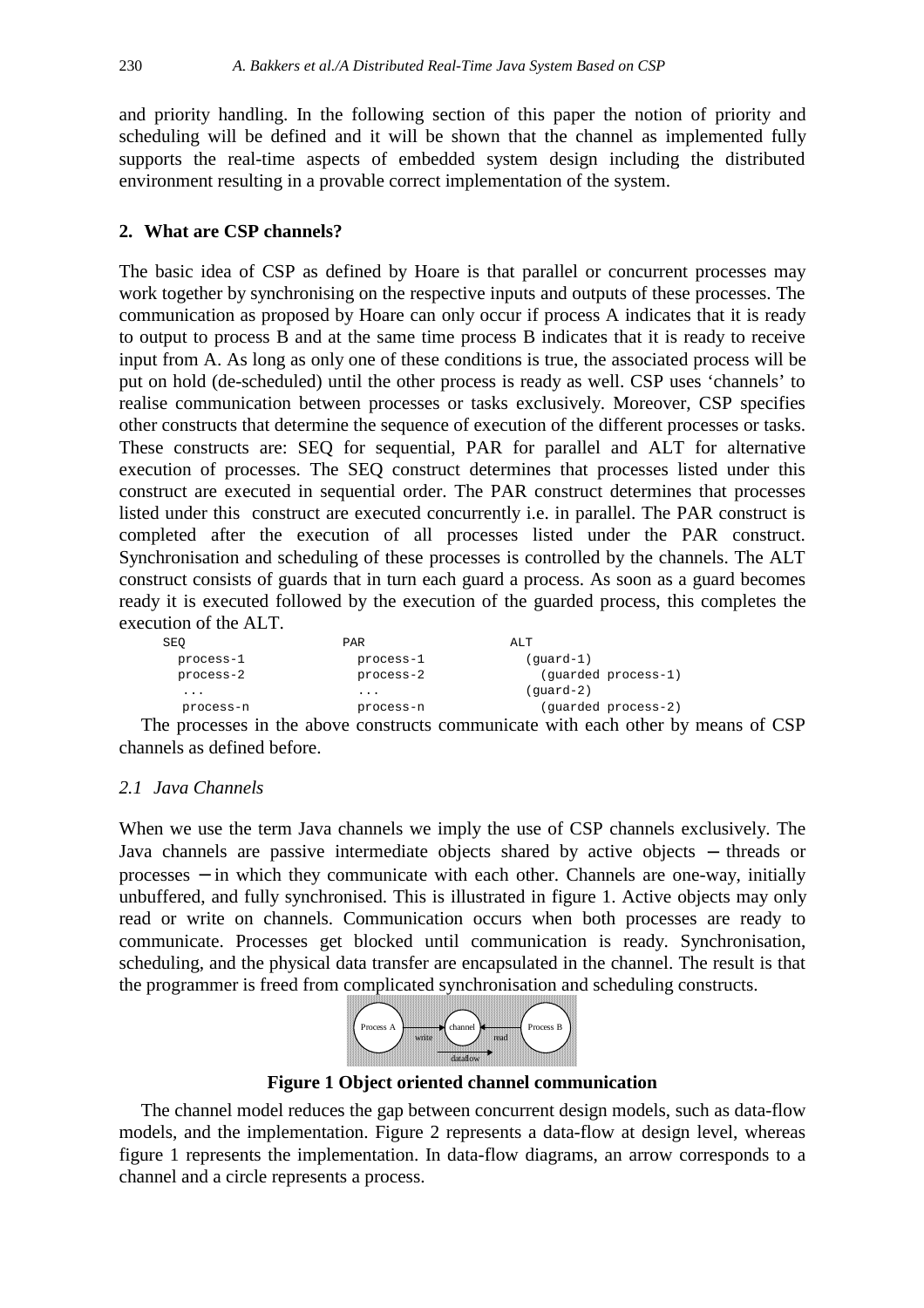

**Figure 2 Data flow or process oriented**

The mapping of a data flow diagram to code is straightforward; the one-way directed arrows represent the *input/output interfaces* of the circles whereas input or output channels define the interfaces of the processes. Listing 1 illustrates this by mapping the design of figure 2 into code.

```
import csp.lang.*;
public class Main
{
  public static void main(String[] args)
 {
   Channel of Integer channel = new Channel of Integer();
     Parallel par = new Parallel(new Process[]
\{ new ProcessA(channel),
      new ProcessB(channel)
     });
    par.run();
   }
}
```
#### **Listing 1 Main Program**

The main() method acts as a so called *network builder* or *configurer*, which typically declares channels and processes and executes the processes in parallel. The Main class represents a concurrent program for one processor. It is trivial to split up the Main class into several *configurer* classes for each processor. Important is that the processes will stay intact and channels possess the knowledge of the media between the processors (see section 3). In listings 2 and 3 ProcessA (producer process) and ProcessB (consumer process) are given. ProcessA produces 10,000 integer incrementing numbers starting from zero. ProcessB consumes these 10,000 numbers and prints them onto the screen.

```
import csp.lang.*;
import csp.lang.Integer;
import csp.lang.Process;
import csp.io.IOException;
public class ProcessA implements Process
{
 ChannelOutput of Integer channel;
  public ProcessA(ChannelOutput_of_Integer out)
 {
    channel = out; }
  public void run()
   {
    Integer object = new Integer();
     try
     {
       while(object.value < 10000)
       {
         object.value++;
         channel.write(object);
 }
     } catch (IOException e) { }
  }
}
import csp.lang.*;
```
**Listing 2 Producer ProcessA**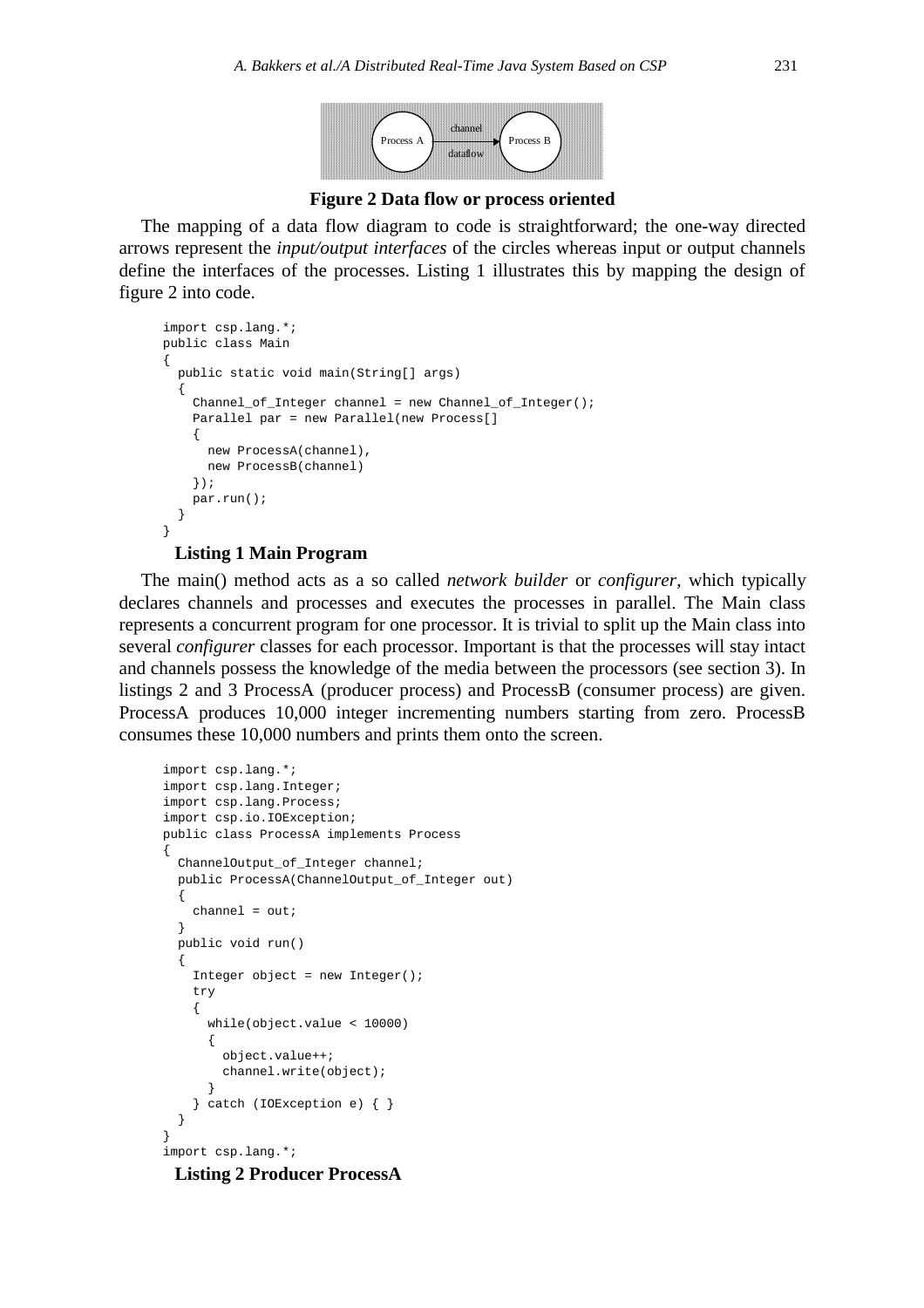```
import csp.lang.Integer;
import csp.lang.Process;
import csp.lang.System;
import csp.io.IOException;
public class ProcessB implements Process
{
   ChannelInput_of_Integer channel;
   public ProcessB(ChannelInput_of_Integer in)
   {
    channel = ini }
   public void run()
   {
    Integer object = new Integer();
     try
     {
       while(object.value < 10000)
       {
         channel.read(object);
         System.out.println(object.value);
 }
     } catch (IOException e) { }
   }
}
```
#### **Listing 3 Consumer ProcessB**

Channels are thread-safe for multiple readers and writers. Multiple consumer and producer processes may share the same channel. The channel also performs scheduling between processes of different priority. The priority is handled in the communication channel as well. Naturally, one-to-one and many-to-one relations can be realized. A one-tomany (broadcasting) relation needs a separate design pattern.

The Java channels have been implemented as channel classes for Java both by the University of Twente and the University of Kent. The taxonomy of the JavaPP library development is illustrated in figure 3.



**Figure 3 Taxonomy of the JavaPP library development**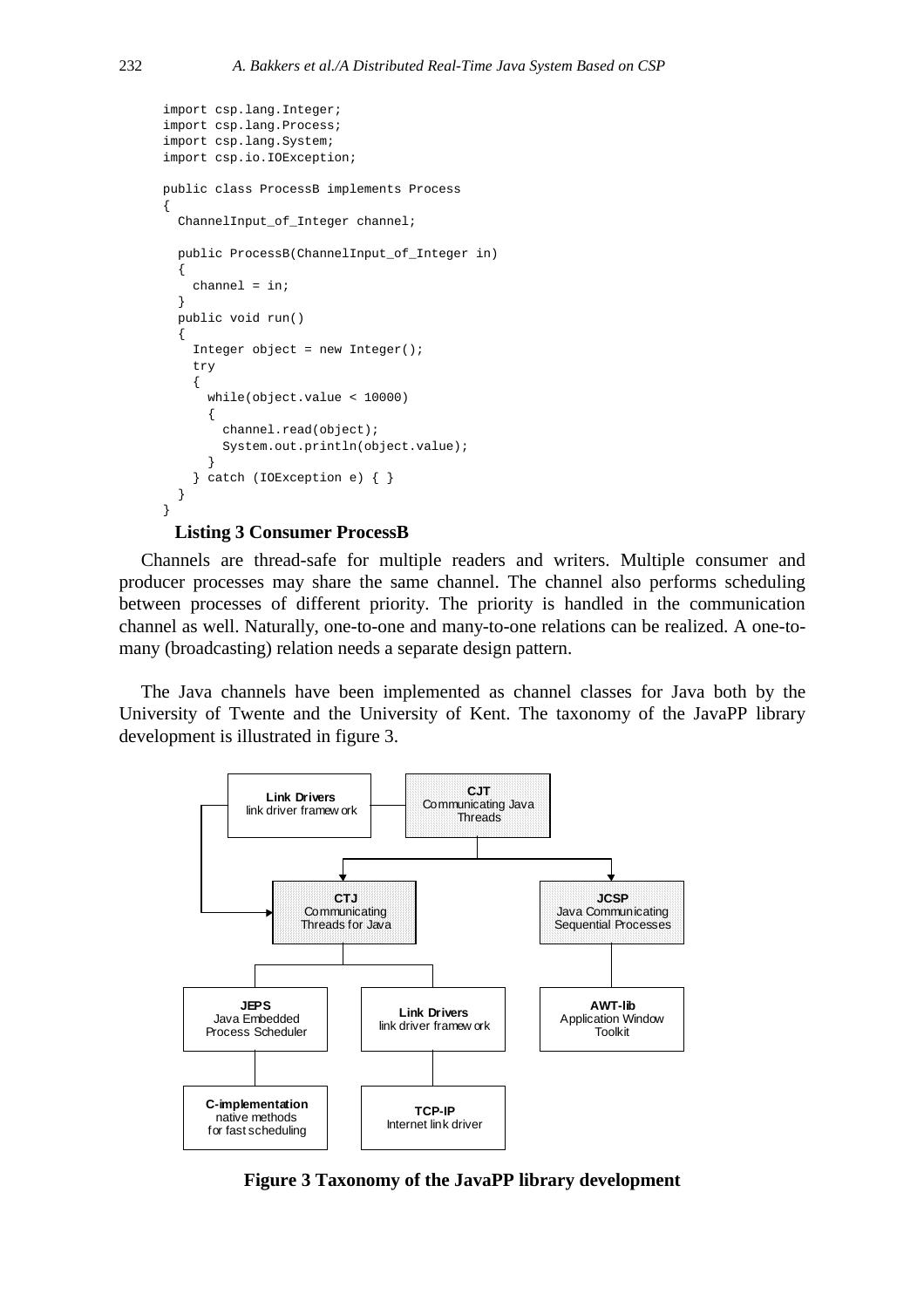The taxonomy of the different JavaPP libraries is illustrated in figure 3. The grey boxes represent the major libraries i.e. CJT, CTJ and JCSP. The original CJT - 'Communicating Java Threads' class library as published in Hilderink[3] is based on the so-called link driver concept. This link driver concept makes channels suitable for multi-processor use. Background information on the development of CJT may be found in Welch[4]. The CJT class library was subsequently used by Austin[5] to develop a new Java/CSP library called JCSP - 'Java Communicating Sequential Processes', incorporating a proper interface to AWT - 'Application Window Toolkit'.

At Twente, the CJT library together with the link driver concept has been converted into the CTJ - 'Communicating Threads for Java' library implementing the Java embedded process scheduler - JEPS, by Hendriks[6]. The name change from CJT to CTJ was 'suggested' by Sun with the 100% pure Java certification of the CJT class library. The CTJ manual is described in Hilderink[7]. The CTJ library was subsequently used as a design pattern to develop a 'C' version of CSP channels using the link driver concept together with the embedded process scheduler. The resulting 'C' code performed two orders of magnitude faster than the original Java program.

The Twente approach is based on the Channel class using the link driver concept. This Link Driver concept will therefore be clarified in the following section.

# **3. The Link Driver Concept**

The channel concept in Java goes beyond just communication. The core Java development kit has no framework for direct hardware support. Java does support native languages, such as C/C++, through the JNI - 'Java Native Interface'. The more code that will be written with JNI the less Java will be portable on other platforms. The channel concept defines an abstract way to control devices and confine hardware dependent code to one place only. This approach enlarges the reusability, extensibility, and maintainability in an object oriented manner.

Channels between processes on one processor use a shared memory driver and channels between processes on different processors use a peripheral driver. The result is that processes are always hardware independent. There will be a clear separation between hardware dependent and hardware independent code as illustrated in figure 4.



**Figure 4 Plug and Play framework for devices**

To avoid developing special channels for each peripheral, a device driver framework is developed. The device drivers, we call them *link drivers*, are hardware dependent objects that can be plugged into the channel. The channel object will deal with synchronization and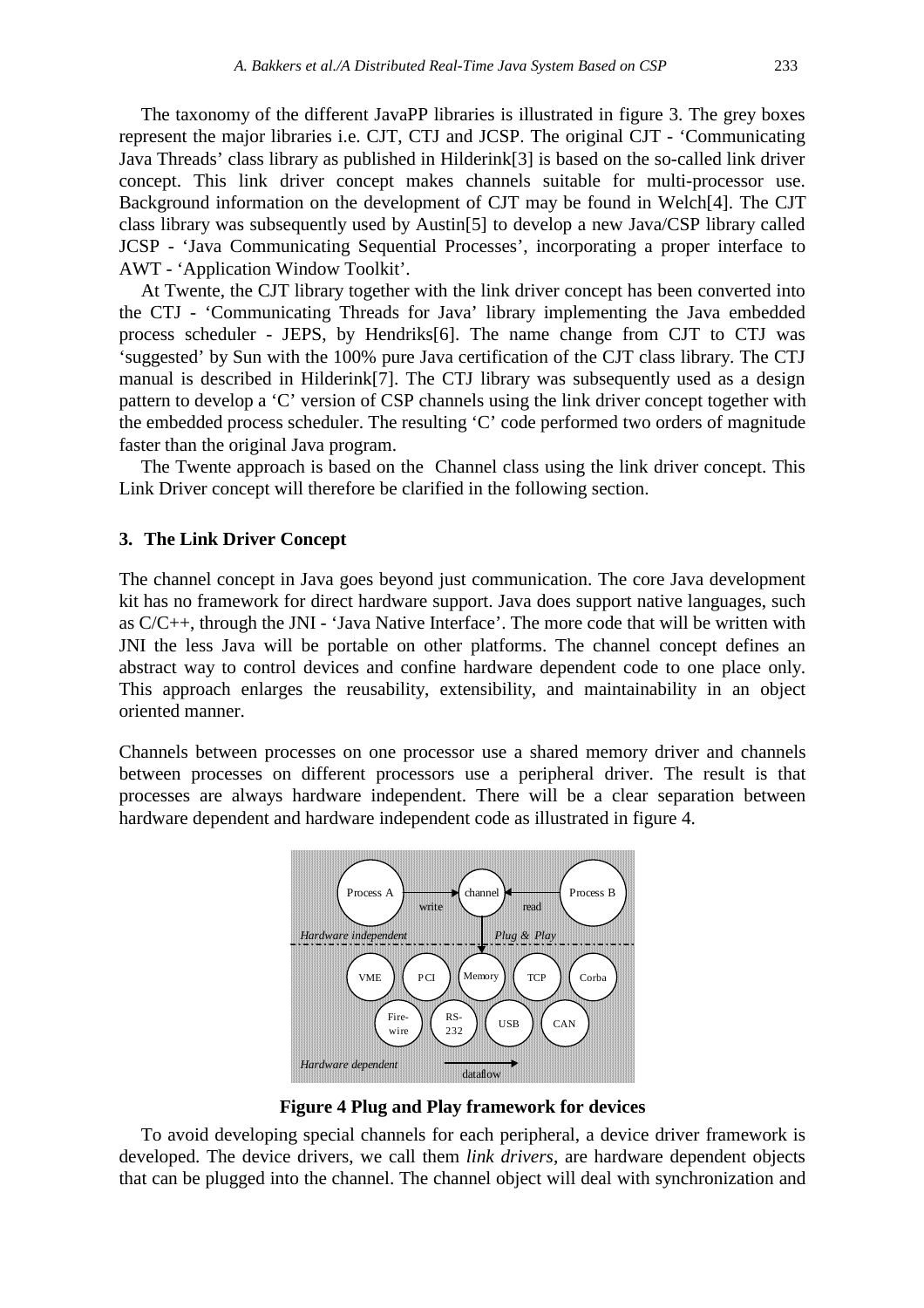scheduling and the link driver will be responsible for the data transfer. Channel objects are hardware independent. As a result, the link driver will be freed from the tasks of synchronization and scheduling, therefore programming link drivers becomes easier.

The  $read()$  and  $write()$  methods are, when permitted by the synchronization mechanism of the channel object, delegated to the link driver. Figure 5 shows communication between two processes on one processor, whereas figure 6 shows communication between two systems.



**Figure 5 Data transfer through link drivers for uni-processor systems**



**Figure 6 Data transfer through link drivers for multi-processor systems**

Declaring a channel with a link driver is illustrated by the following code:

```
Channel chan = new Channel(new MyLinkDriver());
```
Our URL http://rt.el.utwente.nl/javapp contains an example TCP/IP link driver for communication across the Internet. This example also shows how a single concurrent program can be split up for distributed systems.

Hardware dependent objects can be found at the declaration of channels, i.e. at the toplevel of the network builder c.f. listing 1. It will be easier for the programmer to browse and to maintain the program, without changing the processes. Again, this concept increases the reusability, extendibility, and maintainability of the software.

#### **4. The notion of Priority**

When we think of priority we associate it almost always with processes. A high priority process that is actively executing on a CPU, however, could care less about its priority! That information is totally irrelevant, until the point when this process has to communicate with another process with a lower priority. So actually it is the *communication channel* that is burdened with the task to resolve the differences in priority. This results in the well known priority inversion problem[8].

The priority inversion problem may be resolved by implementing the proper algorithm in a priority inversion link driver. The resulting channel may then be used to handle the difference in priority. This approach calls for the use of Java channels to implement priority scheduling.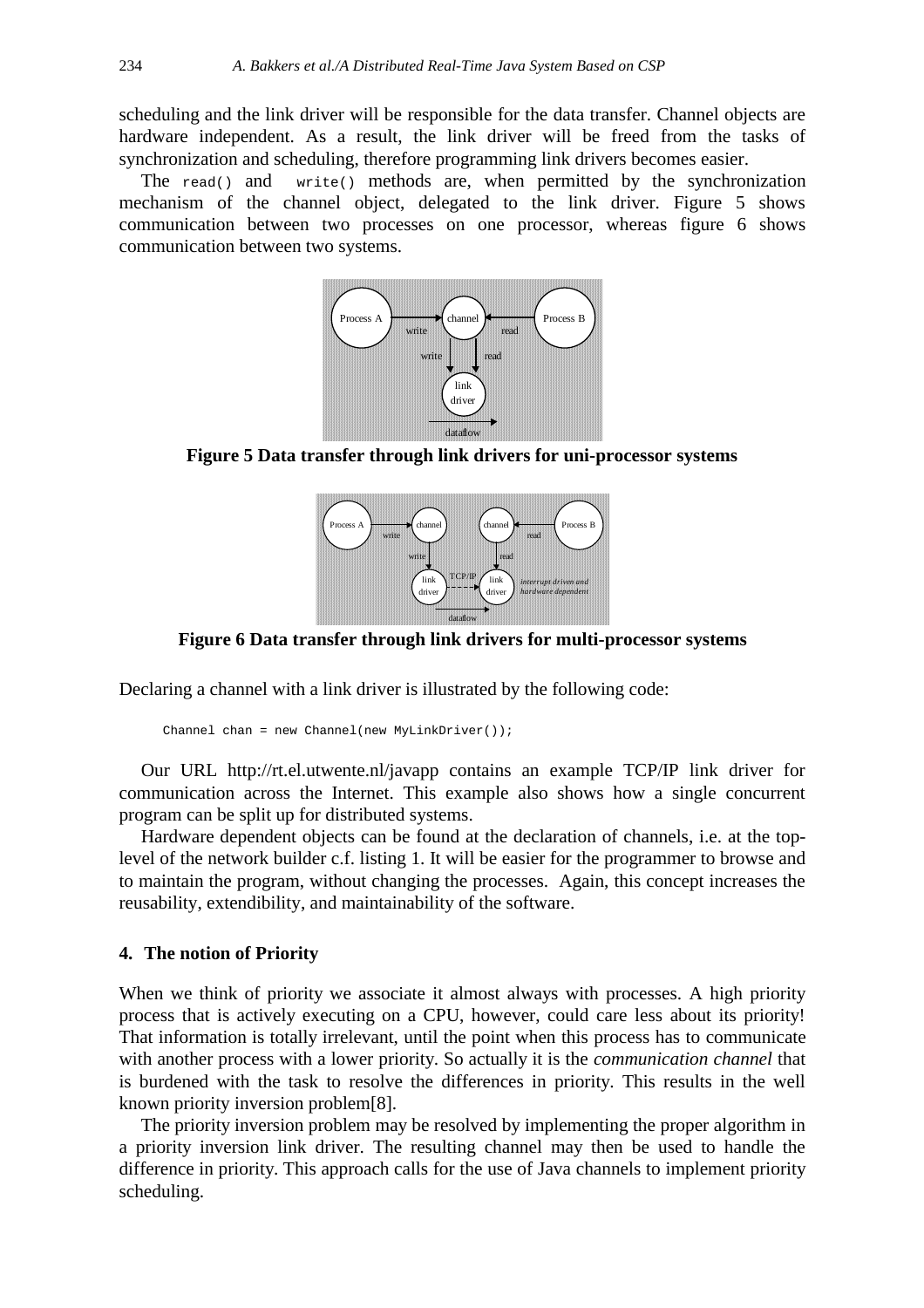#### *4.1 First choice: scheduling algorithm*

The first choice one has to make is which priority scheduling algorithm has to be selected. Basically there are two alternatives[9] i.e. the Rate Monotonic (RM) and the Deadline Driven (DD) algorithm. The RM algorithm, which uses a fixed priority list, has in its unrestricted form the disadvantage that the CPU utilisation should be kept below 70% in order to allow for wrong scheduling choices due to this fixed priority list. The DD algorithm requires continuous sorting of its priority list which makes it less attractive in a real time environment.

In real-time embedded systems, however, there is a control-engineering-theoretical need to have measurements coincide with each other. The easiest way to do this is to derive timing sequences from a divider chain fed by crystal controlled oscillator. Thus the ratio of the maximum  $(m<sup>th</sup>)$  sampling time and the  $i<sup>th</sup>$  sampling time becomes an integer as:

 $2^{m-i}$  is an integer

The consequence of this is that the CPU utilization no longer has to satisfy the 70% restriction. This somewhat restricted form of the RM algorithm may therefore be operated to the full 100% CPU utilization. This makes the RM algorithm a logical choice for implementation[10].

Having selected the scheduling algorithm, the best way to implement this algorithm is the PRI PAR construct. This construct acts like a PAR construct with the additional requirement that the sequence of the processes listed in the PAR construct also gives the descending order of the priority. Clearly there should be no limit to the number of processes under the PRI PAR construct and even nesting of PRI PAR's is allowed as in:

```
PRI PAR
  process-1
  process-2
   PRI PAR
     process-3
    process-4
  process-5
 ...
```
In our implementation the PRI PAR may have a maximum of 7 processes, because every PRI PAR is being decoded in one byte with one bit per priority. The eighth bit is used for idle tasks, skip tasks or garbage collection. The latter has not been implemented yet because it requires a preemtive garbage collector.

This type of scheduling has an great impact on the use of the scheduler. It requires a shift from the traditional philosophy where the real-time kernel is part of the operating system to the notion that the scheduler should be part of the application. With the acceptance of this shift the implementation of the above PRI PAR becomes compositional. However, the consequence is also that we can no longer use the JVM scheduler, because that would cause the JVM scheduler to clash with the application scheduler. It means that the resulting code is more Java as a language then as a virtual machine. The advantage of this is that the resulting code may be considered more a design pattern[9] and as such may be used to program an identical system in other languages.

 Besides, at the present time, the execution of the Java version is too slow for real time systems anyway and should be accelerated at least three orders of magnitude in order to be representable of present day processor speeds. We have transformed the Java design pattern to a 'C' version and have realized an improvement of two orders of magnitude in execution speed although still a factor 10 too slow. The embedded scheduler concept will be further explained in the next section.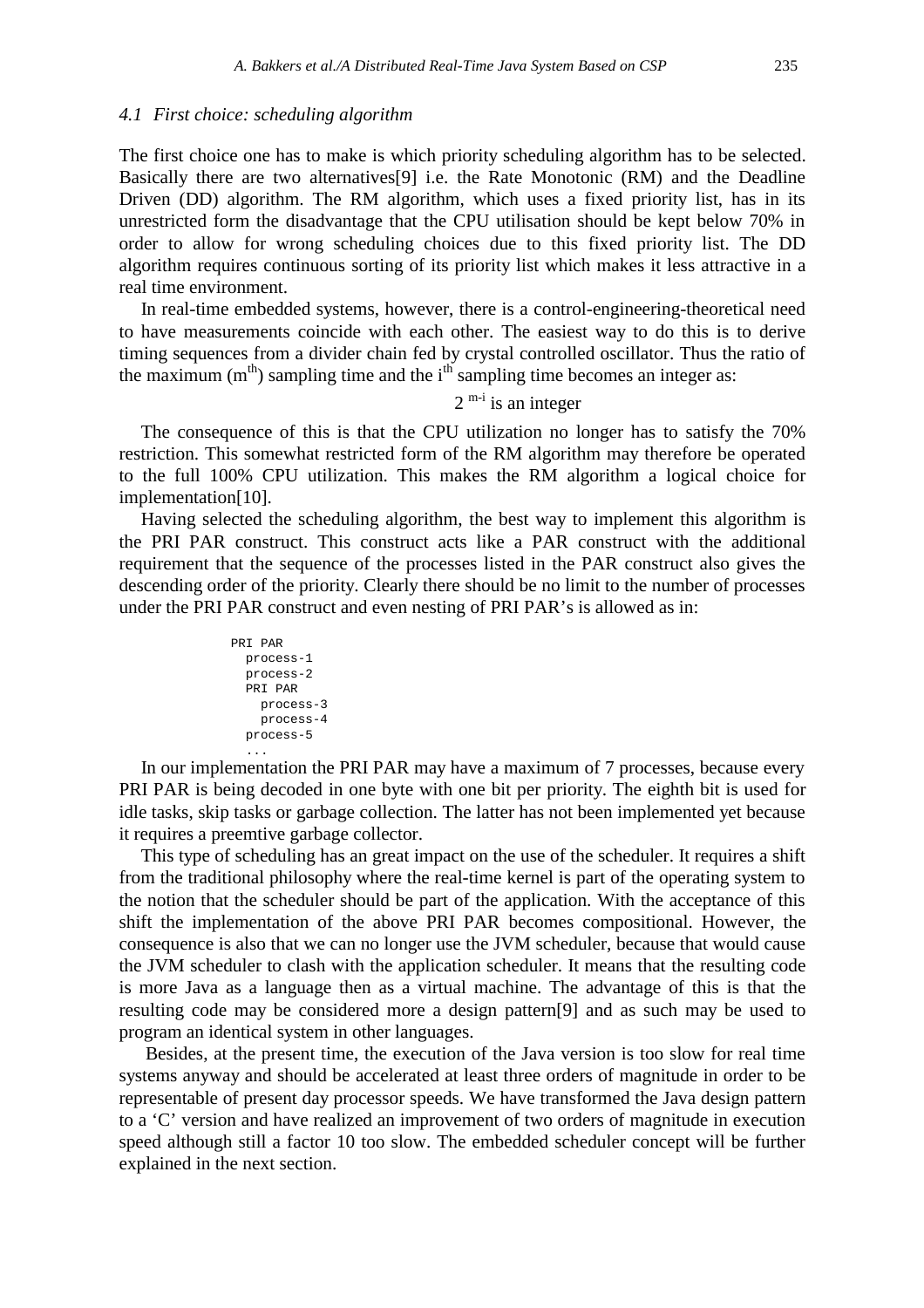# *4.2 Execution of the PAR versus the PRI-PAR*

The execution of processes under a PAR and under a PRI-PAR may be illustrated with the

following example. Consider a network of six processes communicating via channels as shown in figure 7. The CSP-like notation used is borrowed from Lawrence[12].

Process PROGRAM1 is composition of a set of parallel processes with equal priorities. This is illustrated by the following expression with parallel operators.

 $PROGRAM1 = A || B || C || D || E || F$ 

Process PROGRAM2 runs a set of parallel processes with successive priority. This is illustrated by the following expression with pri-parallel operators.

 $PROGRAM2 = A \cup B \cup C \cup D \cup E \cup F$ 

To illustrate the behavior of these two compositions, each process outputs two messages; one prefix message before communication and a suffix message after communication. The processes outputting on a channel are characterized as writers and the processes inputting from a channel are characterized as readers. More specific, the set of writer processes  $W = \{A, C, E\}$  and the set of reader processes  $R = \{ B, D, F \}$  are defined as follows: Each writer process  $W_i \in W$  is defined as:





 $W_i = W_i'$ ; (channel, ! any  $\rightarrow W_i''$ ) ; process behaviour  $W_i' = print(W_i.name + " '")$  ; print process name and append ' character (prefix message)  $W_1'' = print(W_1 \ldots$  name + " " ") ; print process name and append " character (suffix message) where W.name =  $\{$  "A", "C", "E"  $\}$  and channel =  $\{$  a, c, b  $\}.$ Wi.name represents the name property of Wi.

Each reader process  $R_i \in R$  is defined as,

```
R_i = R_i'; (channel<sub>i</sub> ? any \rightarrow R_i'') ; process behaviour
R_i' = print(R_i: print process name and append ' character (prefix message)
R_i'' = print(R_i; print process name and append " character (suffix message)
where R.name = \{ "B", "D", "F" } and channel = { b, a, c }.
Ri.name represents the name property of Ri.
```
The composition process *PROGRAM1* in Java is given by listing 4.

```
program1 = new Parallel(new Process[]
{
 new Writer(a, "A"),
 new Reader(b, "B"),
 new Writer(c, "C"),
 new Reader(a, "D"),
 new Writer(b, "E"),
 new Reader(c, "F")
});
```
**Listing 4 PROGRAM1 process**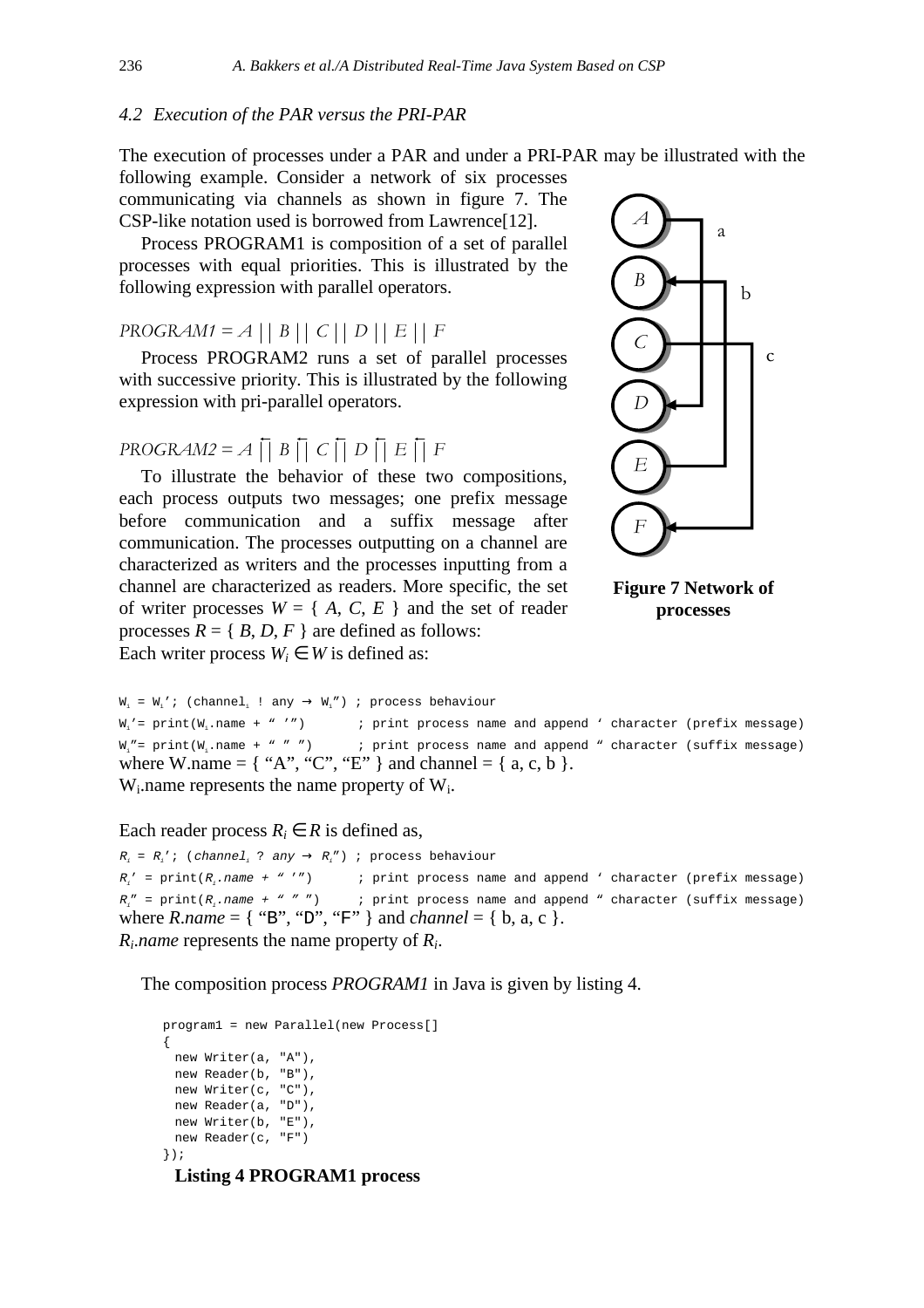The process program1 is the instance of the Parallel class. The composition process can be run by invoking its  $_{run()}$  method.

program1.run();

The results of this process are given in the first column of table 1. The sequence of scheduling between processes is automatically determined at run-time. This non-preemptive scheduling behavior is purely based on channel communication.

The composition process PROGRAM2 is almost similar, but process program2 is the instance of the PriParallel class as listed in Listing 5.

```
program2 = new PriParallel(new Process[]
{
 new Writer(a, "A"),
 new Reader(b, "B"),
 new Writer(c, "C"),
 new Reader(a, "D"),
 new Writer(b, "E"),
 new Reader(c, "F")
});
program2.run();
```
# **Listing 5 PROGRAM2 process**

The results of this process are given in the second column of table 1. The sequence of scheduling between processes is automatically determined at run-time. In this composition, the preemption of processes is performed according to decisions made by channel communication that is based on their priorities. A channel schedules the process with the highest priority first. Preemption of a lower priority process may also be performed at wake-up events of higher priority processes, i.e. higher processes that are woken-up after a sleep operation or after the occurrence of an interrupt. Scheduling on wake-up events is not illustrated in this paper, but is fully supported by PriParallel construct.

The sequence of processes in the process array of **program2** is determined by their priority. The output of program2 is fixed. The sequence of processes in the process array of program1 is undetermined and ambiguous in that the sequence may be arbitrary chosen. The output of program1 is fixed for each sequence of processes.

A third process, *PROGRAM3*, illustrates another valid sequence of processes of *PROGRAM1*. **Table 1 Results of test programs.**

| $PROGRAM3 = F    E    D    C    B    A$             |                | Results of<br>PROGRAM1 | Results of<br>PROGRAM2 | Results of<br>PROGRAM3 |
|-----------------------------------------------------|----------------|------------------------|------------------------|------------------------|
| The composition process of <i>PROGRAM3</i> is given |                | $A^*$                  | $A^{\prime}$           | $F^{\prime}$           |
| by:                                                 | $\overline{2}$ | B'                     | B'                     | E'                     |
|                                                     | 3              | $\mathcal{C}^*$        | $\mathcal{C}^*$        | D'                     |
| program3 = new Parallel(new Process[]               | $\overline{4}$ | $D^*$                  | D'                     | $C^*$                  |
| new Reader( $c$ , " $F$ "),                         | 5              | D"                     | A"                     | $C^{\prime}$           |
| new Writer(b, "E"),                                 | 6              | $E^*$                  | D"                     | B'                     |
| new Reader(a, "D"),                                 | 7              | E"                     | $E^*$                  | B"                     |
| new Writer(c, "C"),<br>new Reader(b, "B"),          | 8              | F'                     | $B$ "                  | $A^{\prime}$           |
| new Writer(a, "A")                                  | 9              | $F^{\prime\prime}$     | E"                     | $A^{\prime\prime}$     |
| $\}$ ) ;                                            | 10             | $A^{\prime\prime}$     | $F^{\prime}$           | $F^{\prime\prime}$     |
| program3.run()                                      | 11             | B"                     | $C^{\prime}$           | $E^{\prime\prime}$     |
| <b>Listing 6 PROGRAM3 process</b>                   | 12             | $C^{\prime\prime}$     | $F^{\prime\prime}$     | D"                     |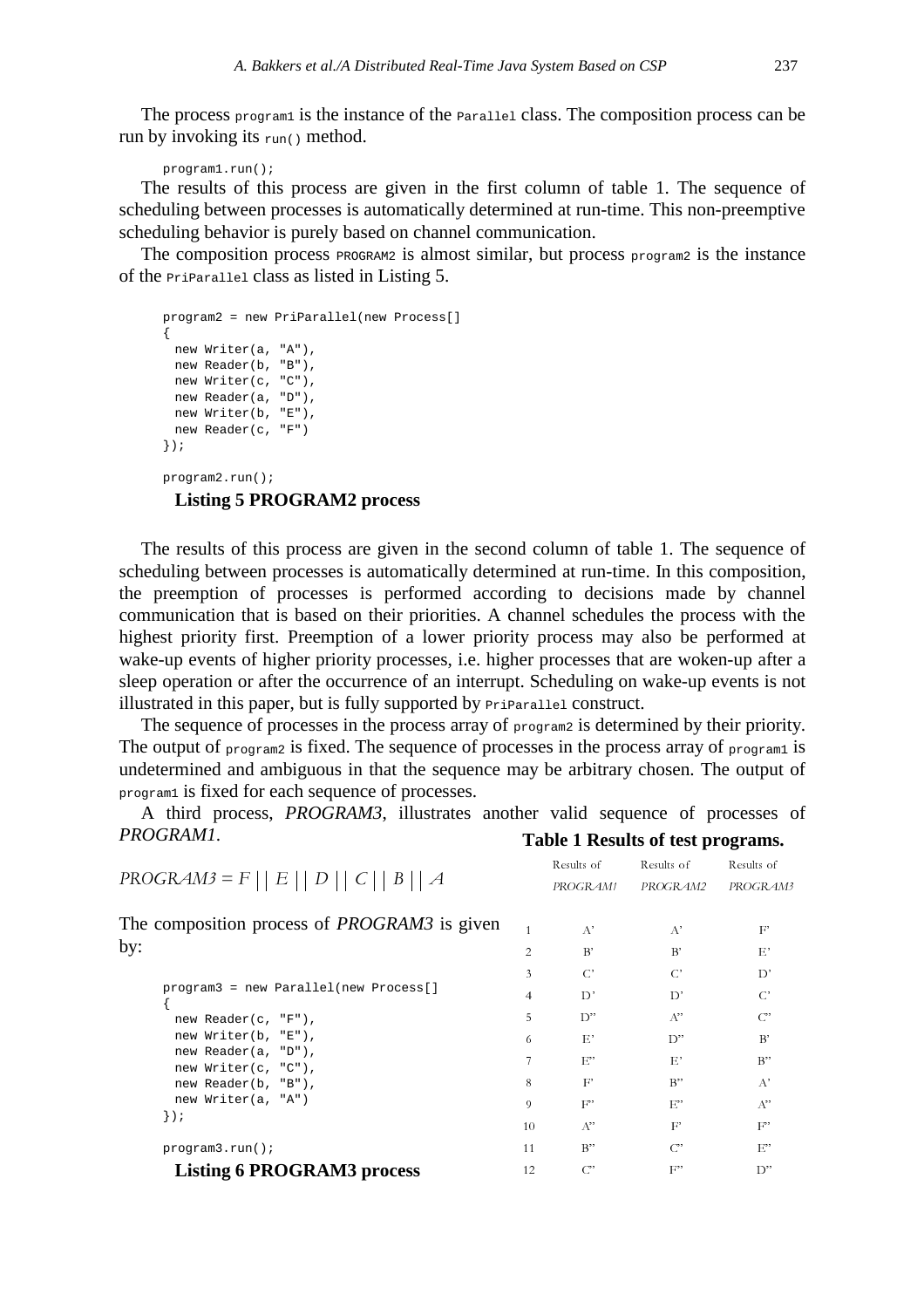```
/*
 * Class name : ExampleParPriPar
  * Description:
 *
 * File Name : ExampleParPriPar.java
 * Date : 2/2/1999
   Author(s) : Gerald H. Hilderink
 */
// import classes from CTJ-library
import csp.lang.*;
import csp.lang.Process;
import csp.lang.System;
/**
 * Example process.
 **/
public class ExampleParPriPar
  public static void main(String[] args)
   {
     new ExampleParPriPar().run();
  }
  Process program1, program2, program3;
 /**
 * Create compositions of processes and channels.
 *
* PROGRAM1 = A || B || C || D || E || F<br>* PROGRAM2 = A <| B <| C <| D <| E <| F<br>* PROGRAM3 = F || E || D || C || B || A<br>**/
  public ExampleParPriPar()
   {
      Channel_of_Any a = new Channel_of_Any();
Channel_of_Any b = new Channel_of_Any();
Channel_of_Any c = new Channel_of_Any();
     //-- Parallel composition construct for PROGRAM1
     program1 = new Parallel(new Process[]
      {
        new Writer(a, "A"),
         new Reader(b, "B"),
new Writer(c, "C"),
         new Reader(a, "D"),
new Writer(b, "E"),
        new Reader(c, "F")
     \overline{\mathcal{W}}//-- PriParallel composition construct for PROGRAM2
     program2 = new PriParallel(new Process[]
      {
         new Writer(a, "A"),
new Reader(b, "B"),
         new Writer(c, "C"),
new Reader(a, "D"),
new Writer(b, "E"),
new Reader(c, "F")
     \overline{\ };
     //-- Parallel composition construct for PROGRAM3
     program3 = new Parallel(new Process[]
      {
         new Reader(c, "F"),<br>new Writer(b, "E"),<br>new Reader(a, "D"),<br>new Writer(c, "C"),<br>new Reader(b, "B"),<br>new Writer(a, "A")
     \left\{ \right\};
   }
 /**
 * Process body.
 **/
                                                                                          public void run()
                                                                                          {
                                                                                            System.out.println("PROGRAM1");
                                                                                           program1.run();
                                                                                          System.out.println("PROGRAM2");
                                                                                           program2.run();
                                                                                           System.out.println("PROGRAM3");
                                                                                          program3.run();
}
                                                                                        /**
 * Writer process: W = W';(channel!any -> W")
                                                                                         **/
                                                                                           class Writer implements Process
                                                                                          {
                                                                                             ChannelOutput_of_Any channel; // local channel
String name; // process name
                                                                                            public Writer(ChannelOutput_of_Any chanout,
                                                                                                                String processname)
                                                                                            {
                                                                                               channel = chanout;
                                                                                               \begin{minipage}{.4\linewidth} \texttt{processname:} \end{minipage} \vspace{-0.5em}}
                                                                                           \prime * Process body.
 **/
                                                                                             public void run()
                                                                                             {
                                                                                               try
                                                                                               {
                                                                                                  System.out.println(name+"'");
                                                                                                   channel.write();
System.out.println(name+"\"");
                                                                                                }
catch (csp.io.IOException e) { }
                                                                                             }
                                                                                          }
                                                                                         /**
 * Reader process: R = R';(channel?any -> R")
 **/
                                                                                          class Reader implements Process
                                                                                          {
                                                                                             ChannelInput_of_Any channel; // local channel
String name; // process name
                                                                                            public Reader(ChannelInput_of_Any chanin,
                                                                                                               String processname)
                                                                                            {
                                                                                                channel = chanin;
name = processname;
                                                                                            }
                                                                                         /**
 * Process body.
 **/
                                                                                             public void run()
{
                                                                                               try
                                                                                                {
                                                                                                  System.out.println(name+"'");
                                                                                                  channel.read();
                                                                                                  System.out.println(name+"\"");
                                                                                                }
catch (csp.io.IOException e) { }
                                                                                            }
                                                                                         }
                                                                                       \mathbf{I}
```
#### **Listing 7 Source code of the test programs**

The output of  $_{\text{program3}}$  is given in third column of table 1. In theory, both processes *PROGRAM1* and *PROGRAM3* are equal. Although the outputs of program1 and program3 are different, they are valid outputs. Every arbitrary sequence of the process array in a parallel construct results in a valid output.

The scheduler works on one Java thread. The core Java synchronization can block this thread and thus can block the entire scheduling. So, do not use the Java synchronization mechanism. You can synchronize with the Java threads via some special methods. The full code of program1, 2 and 3 is given in listing 7.

{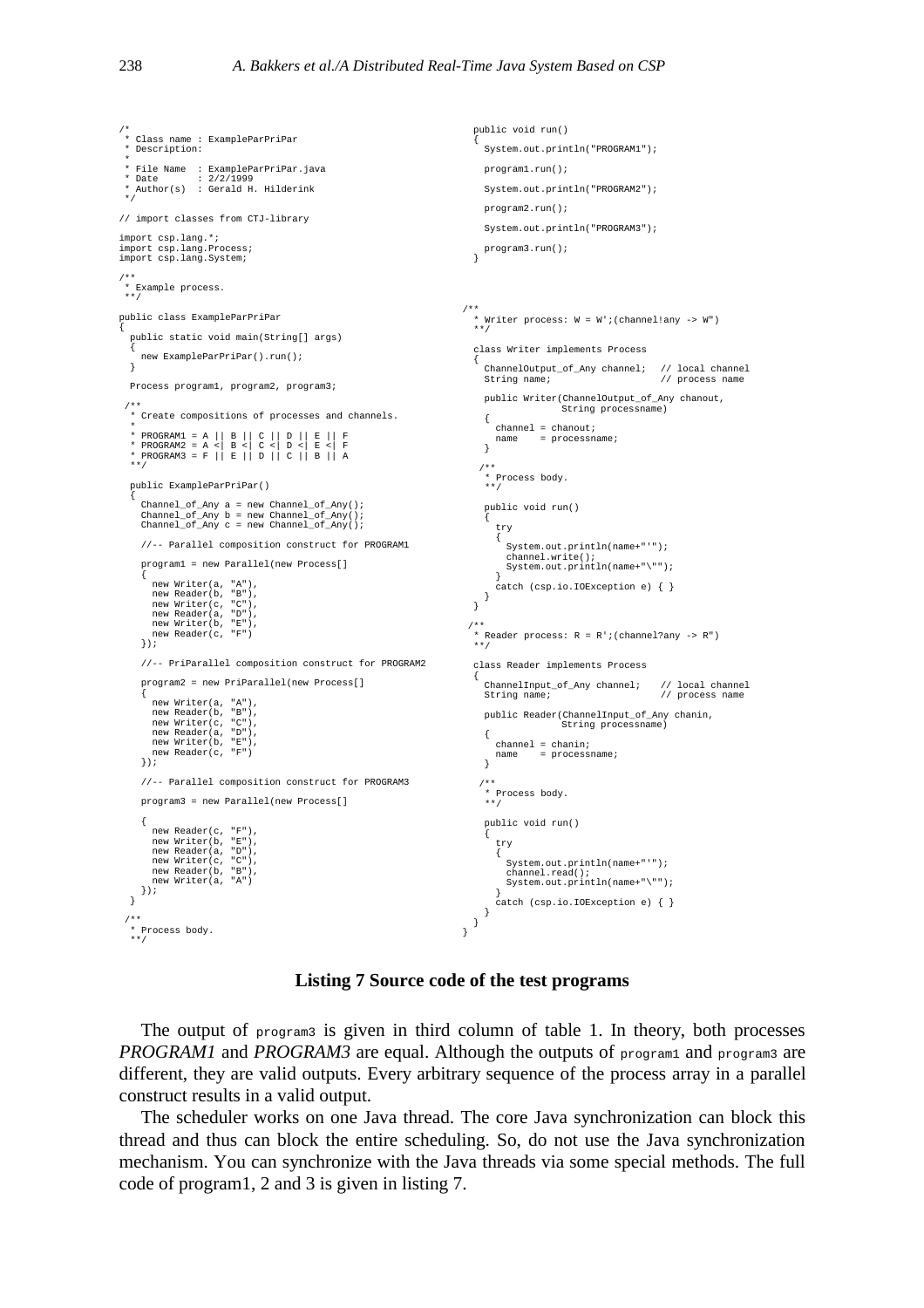# **5. Embedded Process Scheduler**

Thread scheduling belongs to the domain of the application that executes its tasks in parallel. So, a scheduler is not necessarily part of the operating system. A scheduler as an operating system resource is all right for multitasking, but we can generalise this concept. Each concurrent program may have its own embedded scheduler that schedules its parallel tasks. An operating system may be a concurrent program as well. In other words, there may be more than one scheduler running in a system; a scheduler may schedule another scheduler and so on. As a consequence different concurrent programs can be scheduled in their own way. An embedded scheduler cuts a thread into multiple threads by means of task switching (or context switching).

This approach corresponds to the objectives of object orientation. A single program is an active object, i.e. an object with a life of its own, with its behavior encapsulated within. A concurrent program contains multiple active objects, which must be scheduled. Thus, concurrent programs need an embedded scheduler that takes care of multithreading. An embedded scheduler is also an object that is part of the total program. There are several benefits to this approach:

The scheduler object can be included when needed. When more than one scheduler of the same type is needed only one code segment resides in memory.

Different types of schedulers can be used. The scheduling behavior can be nested such that logistic and real-time policies can be mixed.

The Java Virtual Machine may be simplified by leaving out the scheduler part. This makes the JVM more compact and better portable. The scheduler classes can be treated as object oriented concepts and are therefore better maintainable, extensible and reusable.

The open interface of this approach permits other design patterns for concurrent programming and scheduling policies.

With the monitors one can write robust programs according to certain design patterns [11]. One should follow to these patterns closely otherwise this great extend of freedom may turn into a source of errors.

The channel concept comprehends several design patterns, which are very related to each other. These patterns deal with avoiding deadlock, starvation and livelock at a more abstract level than dealing with hazardous synchronization concepts. Together with the embedded scheduler concept and the link driver framework we can deal with real-time constrains at a more abstract level through design patterns based on the channel concept.

#### **6. Real-time aspects**

Timing is one the most critical aspects of modern real-time systems. From the requirement point of view, we are only concerned with *external* timing [10]. The users are concerned only that the system will respond overall to a certain stimulus within certain time constraints. Whether the response was achieved by a background task or foreground task, how it was scheduled relative to other tasks, what the internal port-to-port timing was, and what kind of executive controller was needed to achieve it, are issues that do not concern the system designers. From the same point of view, timing is related only to the signals of the system interface as indicated by the context diagram. The context diagram is a data-flow diagram at the top-level by which signals flow between the system and the peripherals or terminators. In the context diagram, the arrows are also communication channels where communication takes place at specified times. This makes channels important for real-time systems.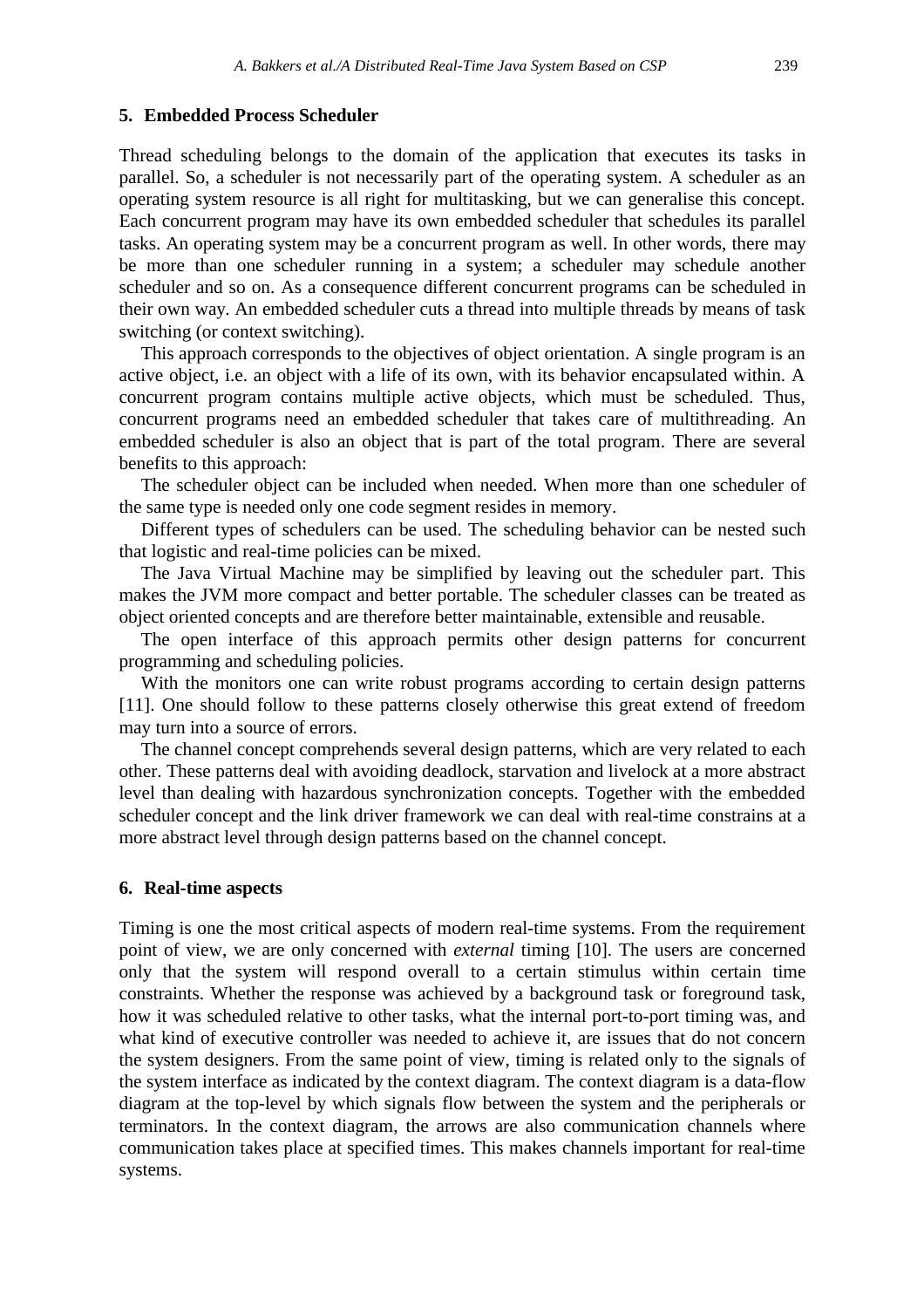The channel concept offers a solution to the realisation of real time requirements as follows:

- 1. The non-deterministic behaviour of Java that is caused by cloning objects or object serialisation, together with garbage collection can be avoided when using channels. Channels copy the contents of the source object to the destination object when communication is ready. Therefore objects can be reused efficiently and the process behaviour will be deterministic. However, this copying concept does not conflict with the cloning and serialisation concepts of Java, which can be used as well. However it does not require the need of garbage collection.
- 2. Special link drivers extend the scheduling behaviour of the channel. A link driver consisting of a one-place buffer may alleviate the priority inversion problem combined with a rate monotonic priority scheduler. Despite general believe this type of scheduler may be used to the full 100% CPU utilisation [9].
- 3. Interrupt handling in a channel philosophy becomes the scheduling of a respective process at the required priority. This is implemented as the placement of that particular process in its respective active queue.
- 4. The channel can be fully optimised for processes of equal priorities and also for processes of different priorities separately. The processes will not notice any changes between different channels, because of its unique interface definition.

From the above, it can be concluded that the programmer can safely concentrate on the use of channels whereas inside the channels the embedded scheduler takes care of the proper scheduling without any user intervention.

# **7. Conclusions**

The use of CSP channels in real-time system design offers a unified framework that clears the programmer from complicated and unnecessary programming tasks such as thread programming and scheduling. The proposed method allows for deadlock and starvation checks. The notion of priority should be considered a property of communication channel between processes rather than of processes itself.

The resulting programs are easy to read and maintain. The resulting code is as fast or as slow as equivalent well-written Java code. Experience from the past has learned that CSP channels may be designed with lightning speed. There is sufficient room for performance improvement and this should be undertaken in parallel to the activities to make Java more suitable for real-time programming in general. The implemented CSP channels in Java satisfy our needs of a distributed Real-Time Java system, including the use of priorities according to the Rate Monotonic scheduling algorithm. External interrupts are scheduled at the prescribed priorities. External I/O should be triggered externally by means of a hardware clock and not by a software triggering.

The beauty of the system is that it contains clearly defined real-time principles such as real-time scheduling and priorities, programmed in an object oriented language. The drawback is that the present Java implementation is too slow to be called a real-time system. The C version that was derived using this Java version as a design pattern operates two orders of magnitude faster than the Java version. We are convinced however that the use of state of the art light weight threads could result in a speed-up of three orders of magnitude. Until this is accomplished by Sun, Java cannot seriously be considered to have real-time possibilities. In the mean time we use the C version of the system which allows us to port the code to a large number of processors.